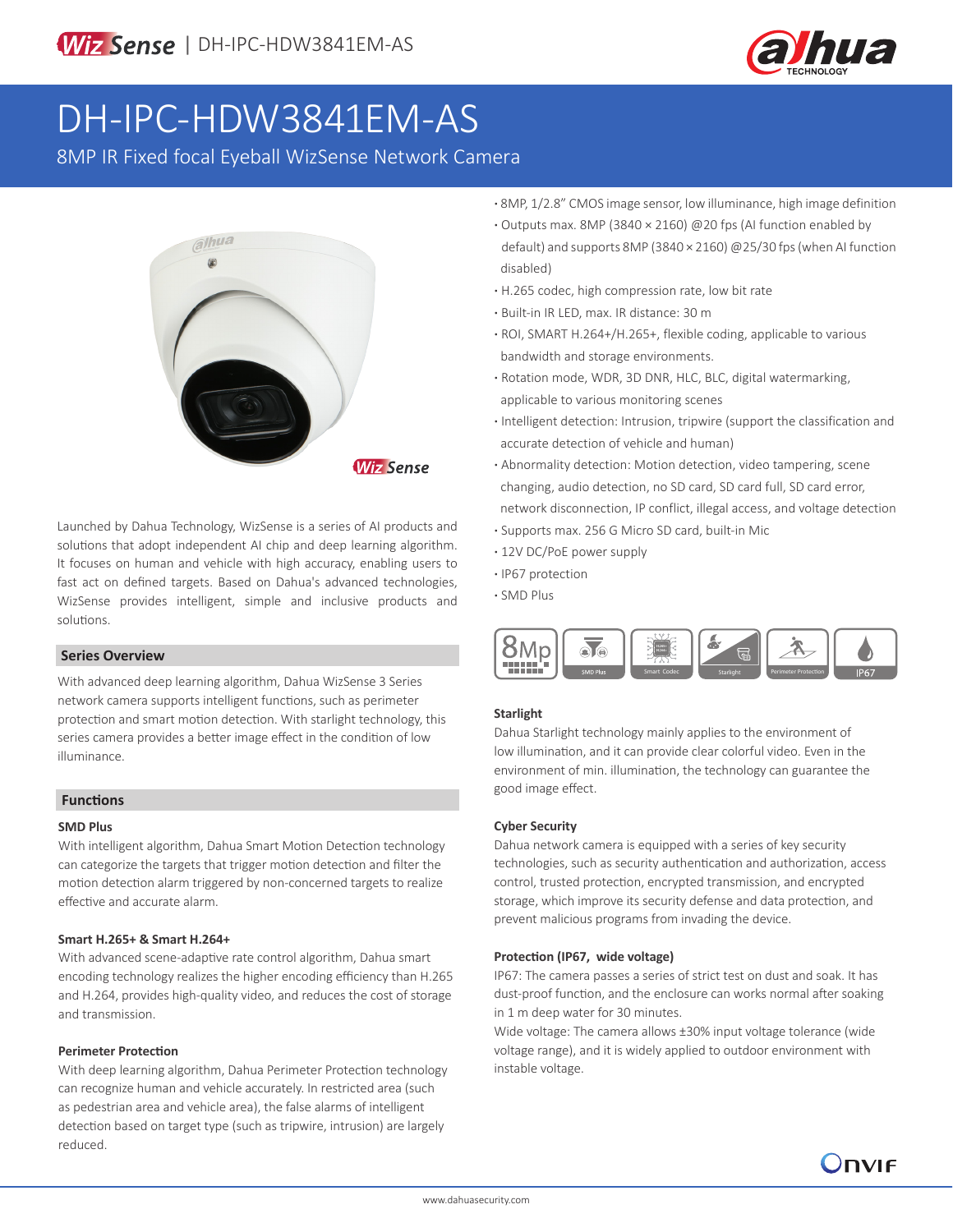# Wiz Sense | DH-IPC-HDW3841EM-AS

### **Technical Specification**

| Camera                          |          |                                                                                                                 |                                |                     |                     |
|---------------------------------|----------|-----------------------------------------------------------------------------------------------------------------|--------------------------------|---------------------|---------------------|
| <b>Image Sensor</b>             |          | 1/2.8"8Megapixel progressive CMOS                                                                               |                                |                     |                     |
| Max. Resolution                 |          | 3840 (H) × 2160 (V)                                                                                             |                                |                     |                     |
| <b>ROM</b>                      |          | 128 MB                                                                                                          |                                |                     |                     |
| <b>RAM</b>                      |          | 512 MB                                                                                                          |                                |                     |                     |
| <b>Scanning System</b>          |          | Progressive                                                                                                     |                                |                     |                     |
| <b>Electronic Shutter Speed</b> |          | Auto/Manual 1/3 s-1/100,000 s                                                                                   |                                |                     |                     |
| Min. Illumination               |          | 0.007 Lux@F1.4 (Color, 30IRE)<br>0.0007 Lux@F1.4 (B/W, 30IRE)<br>0 Lux (Illuminator on)                         |                                |                     |                     |
| S/N Ratio                       |          | > 56 dB                                                                                                         |                                |                     |                     |
| <b>Illumination Distance</b>    |          | 30 m (98.4 ft)                                                                                                  |                                |                     |                     |
| Illuminator On/Off Control      |          | Auto/Manual                                                                                                     |                                |                     |                     |
| <b>Illuminator Number</b>       |          | 2 (IR LED)                                                                                                      |                                |                     |                     |
| Pan/Tilt/Rotation Range         |          | Pan: 0°-360°<br>Tilt: 0°-78°<br>Rotation: 0°-360°                                                               |                                |                     |                     |
| Lens                            |          |                                                                                                                 |                                |                     |                     |
| Lens Type                       |          | Fixed-focal                                                                                                     |                                |                     |                     |
| Mount Type                      |          | M12                                                                                                             |                                |                     |                     |
| Focal Length                    |          | 2.8 mm; 3.6 mm                                                                                                  |                                |                     |                     |
| Max. Aperture                   |          | F1.4                                                                                                            |                                |                     |                     |
| Field of View                   |          | 2.8 mm: Horizontal 108° x Vertical 58° x Diagonal 127°<br>3.6 mm: Horizontal 85° x Vertical 45° x Diagonal 100° |                                |                     |                     |
| Iris Type                       |          | Fixed                                                                                                           |                                |                     |                     |
| <b>Close Focus Distance</b>     |          | 2.8 mm: 1.4 m (4.6 ft)<br>3.6 mm: 2.4 m (7.9 ft)                                                                |                                |                     |                     |
| Electronic Shutter Speed        |          | Auto/Manual 1/3 s-1/100,000 s                                                                                   |                                |                     |                     |
| <b>DORI Distance</b>            | Lens     | Detect                                                                                                          | Observe                        | Recognize           | Identify            |
|                                 | $2.8$ mm | 85.5 m<br>(280.5 ft)                                                                                            | 34.2 m<br>$(112.2 \text{ ft})$ | 17.1 m<br>(56.1 ft) | 8.6 m<br>(28.2 ft)  |
|                                 | 3.6 mm   | 110.3 m<br>(361.9 ft)                                                                                           | 44.1 m<br>(144.7 ft)           | 22.1 m<br>(72.5 ft) | 11.0 m<br>(36.1 ft) |
|                                 |          |                                                                                                                 |                                |                     |                     |

## Professional, intelligent

| <b>Perimeter Protection</b> | Tripwire; intrusion (support the classification and<br>accurate detection of vehicle and human)                        |
|-----------------------------|------------------------------------------------------------------------------------------------------------------------|
| Intelligent Search          | Work together with Smart NVR to perform refine<br>intelligent search, event extraction and merging to event<br>videos. |
| Video                       |                                                                                                                        |
| Video Compression           | H.265; H.264; H.264H; H.264B; MJPEG (only supported<br>by the sub stream)                                              |
| Smart Codec                 | Smart H.265+/ Smart H.264+                                                                                             |
| <b>Stream Capability</b>    | 3 streams                                                                                                              |

| Video Frame Rate               | Main stream:<br>3840 × 2160 @(1-20 fps by default)<br>$3840 \times 2160$ @(1-25/30 fps when AI function disabled)<br>sub stream:<br>704 × 576 @(1-25 fps)/704 × 480 @ (1-30 fps)<br>third stream:<br>$1920 \times 1080 \omega (1 - 25/30$ fps)                                                     |
|--------------------------------|----------------------------------------------------------------------------------------------------------------------------------------------------------------------------------------------------------------------------------------------------------------------------------------------------|
| Resolution                     | 8M (3840 × 2160); 6M (3072 × 2048); 5M (3072 ×<br>1728/2592 × 1944); 4M (2688 × 1520); 3M (2048 ×<br>1536/2304 × 1296); 1080p (1920 × 1080); 1.3M (1280 ×<br>960); 720p (1280 × 720); D1(704 × 576/704 × 480); VGA<br>(640 × 480); CIF (352 × 288/352 × 240)                                       |
| <b>Bit Rate Control</b>        | CBR/VBR                                                                                                                                                                                                                                                                                            |
| Video Bit Rate                 | H.264: 3 kbps-8192 kbps<br>H.265: 3 kbps-8192 kbps                                                                                                                                                                                                                                                 |
| Day/Night                      | Auto (ICR)/Color/B/W                                                                                                                                                                                                                                                                               |
| <b>BLC</b>                     | Yes                                                                                                                                                                                                                                                                                                |
| <b>HLC</b>                     | Yes                                                                                                                                                                                                                                                                                                |
| <b>WDR</b>                     | 120 dB                                                                                                                                                                                                                                                                                             |
| Scene Self-adaptation<br>(SSA) | Yes                                                                                                                                                                                                                                                                                                |
| White Balance                  | Auto/natural/street lamp/outdoor/manual/regional<br>custom                                                                                                                                                                                                                                         |
| Gain Control                   | Auto/Manual                                                                                                                                                                                                                                                                                        |
| Noise Reduction                | 3D DNR                                                                                                                                                                                                                                                                                             |
| <b>Motion Detection</b>        | OFF/ON (4 areas, rectangular)                                                                                                                                                                                                                                                                      |
| Region of Interest (RoI)       | Yes (4 areas)                                                                                                                                                                                                                                                                                      |
| <b>Smart Illumination</b>      | Yes                                                                                                                                                                                                                                                                                                |
| Image Rotation                 | 0°/90°/180°/270° (Support 90°/270° with 1080p<br>resolution and lower.)                                                                                                                                                                                                                            |
| Mirror                         | Yes                                                                                                                                                                                                                                                                                                |
| <b>Privacy Masking</b>         | 4 areas                                                                                                                                                                                                                                                                                            |
| Audio                          |                                                                                                                                                                                                                                                                                                    |
| Built-in MIC                   | Yes                                                                                                                                                                                                                                                                                                |
| <b>Audio Compression</b>       | G.711a; G.711Mu; G726                                                                                                                                                                                                                                                                              |
| Alarm                          |                                                                                                                                                                                                                                                                                                    |
| Alarm Event                    | No SD card; SD card full; SD card error; service life<br>warning (only supported by Dahua card); network<br>disconnection; IP conflict; illegal access; motion<br>detection; video tampering; intrusion; tripwire; scene<br>changing; audio detection; voltage detection; SMD;<br>safety exception |
| Network                        |                                                                                                                                                                                                                                                                                                    |
| Network                        | RJ-45 (10/100 Base-T)                                                                                                                                                                                                                                                                              |
| SDK and API                    | Yes                                                                                                                                                                                                                                                                                                |
| Protocol                       | IPv4; IPv6; HTTP; TCP; UDP; ARP; RTP; RTSP; RTCP; RTMP;<br>SMTP; FTP; SFTP; DHCP; DNS; DDNS; QoS; UPnP; NTP;<br>Multicast; ICMP; IGMP; NFS; SAMBA; PPPoE; SNMP                                                                                                                                     |
| Cyber Security                 | Video encryption; firmware encryption; configuration<br>encryption; Digest; WSSE; account lockout; security logs;<br>IP/MAC filtering; generation and importing of X.509<br>certification; syslog; HTTPS; 802.1x; trusted boot; trusted<br>execution; trusted upgrade                              |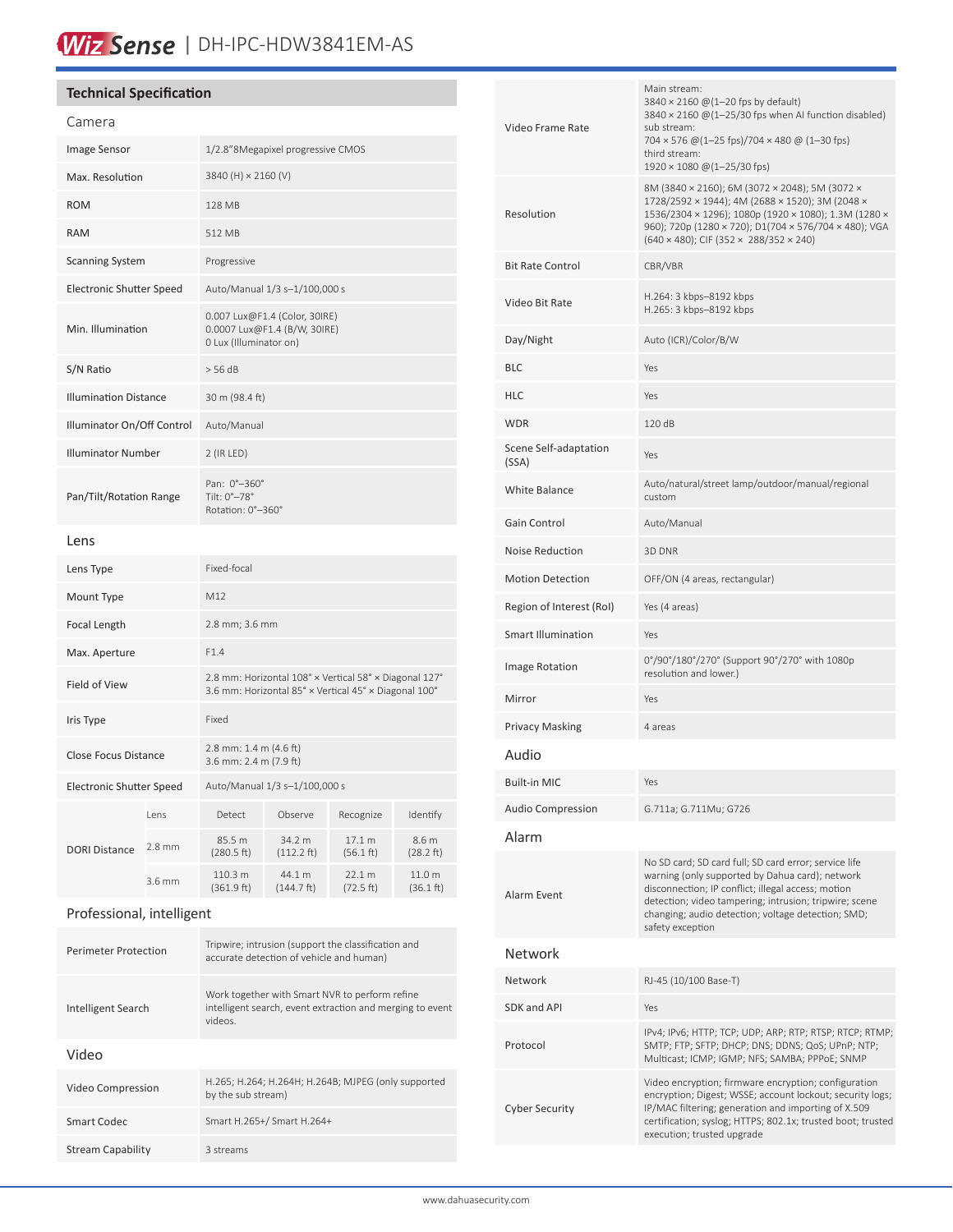# Wiz Sense | DH-IPC-HDW3841EM-AS

| Interoperability            | ONVIF (Profile S/Profile G/Profile T); CGI; P2P; Milestone;<br>Genetec                                                                                                    |
|-----------------------------|---------------------------------------------------------------------------------------------------------------------------------------------------------------------------|
| User/Host                   | 20 (Total bandwidth: 72 M)                                                                                                                                                |
| Storage                     | FTP; SFTP; Micro SD card (support max. 256 G); NAS                                                                                                                        |
| <b>Browser</b>              | IE: IE8; IE9; IE11<br>Chrome<br>Firefox                                                                                                                                   |
| Management Software         | Smart PSS; DSS; DMSS                                                                                                                                                      |
| Mobile Phone                | IOS; Android                                                                                                                                                              |
| Certification               |                                                                                                                                                                           |
| Certifications              | CE-LVD: EN62368-1<br>CE-EMC: Electromagnetic Compatibility Directive<br>2014/30/EU<br>FCC: 47 CFR FCC Part 15, Subpart B<br>UL/CUL: UL60950-1 CAN/CSA C22.2 No.60950-1-07 |
| Power                       |                                                                                                                                                                           |
| Power Supply                | 12V DC/PoE (802.3af)                                                                                                                                                      |
| Power Consumption           | Basic power consumption: 2.6W (12V DC); 3.3W (PoE)<br>Max. power consumption (WDR + H.265 + IR LED<br>intensity): 6.9W (12V DC); 7.9W (PoE)                               |
| Fnvironment                 |                                                                                                                                                                           |
| <b>Operating Conditions</b> | $-40^{\circ}$ C to +60°C (-40°F to +140°F)/Less than 95% RH                                                                                                               |
| <b>Storage Conditions</b>   | $-40^{\circ}$ C to +60 $^{\circ}$ C (-40 $^{\circ}$ F to +140 $^{\circ}$ F)                                                                                               |
| <b>Protection Grade</b>     | <b>IP67</b>                                                                                                                                                               |
| Structure                   |                                                                                                                                                                           |
| Casing                      | Metal                                                                                                                                                                     |
| <b>Dimensions</b>           | 93.6 mm × 0106 mm (3.7" × 04.2")                                                                                                                                          |
| Net Weight                  | 530 g (1.1 lb)                                                                                                                                                            |
| <b>Gross Weight</b>         | 800 g (1.7 lb)                                                                                                                                                            |

### **Ordering Information**

| Type          | Model                | Description                                                 |
|---------------|----------------------|-------------------------------------------------------------|
| 8MP<br>Camera | DH-IPC-HDW3841FMP-AS | 8MP IR Fixed focal Eyeball WizSense<br>Network Camera, PAL  |
|               | DH-IPC-HDW3841FMN-AS | 8MP IR Fixed focal Eyeball WizSense<br>Network Camera, NTSC |
|               | IPC-HDW3841FMP-AS    | 8MP IR Fixed focal Eyeball WizSense<br>Network Camera, PAL  |
|               | IPC-HDW3841FMN-AS    | 8MP IR Fixed focal Eyeball WizSense<br>Network Camera, NTSC |

| Accessories<br>(optional) | PFA130-F        | Junction Box                                          |  |
|---------------------------|-----------------|-------------------------------------------------------|--|
|                           | PFB204W         | Wall Mount                                            |  |
|                           | <b>PFA152-F</b> | Pole Mount                                            |  |
|                           | PFA106          | Mount Adapter                                         |  |
|                           | PFB220C         | <b>Celling Mount</b>                                  |  |
|                           | <b>PFM321D</b>  | DC12V1A Power Adapter                                 |  |
|                           | LR1002-1ET/1EC  | Single-port Long Reach Ethernet<br>over Coax Extender |  |
|                           | PFM900-F        | Integrated Mount Tester                               |  |
|                           | <b>PFM114</b>   | TLC SD Card                                           |  |

## **Accessories**

**Optional:**







PFA130-E Junction Box

PFB204W Wall Mount





PFA106 Mount Adapter

LR1002-1ET/1EC Single-port Long Reach Ethernet over Coax Extender

 $\blacksquare$  49

PFB220C Celling Mount

PFM900-E Integrated Mount Tester





PFM321D DC12V1A Power Adapter

PFM114 TLC SD Card